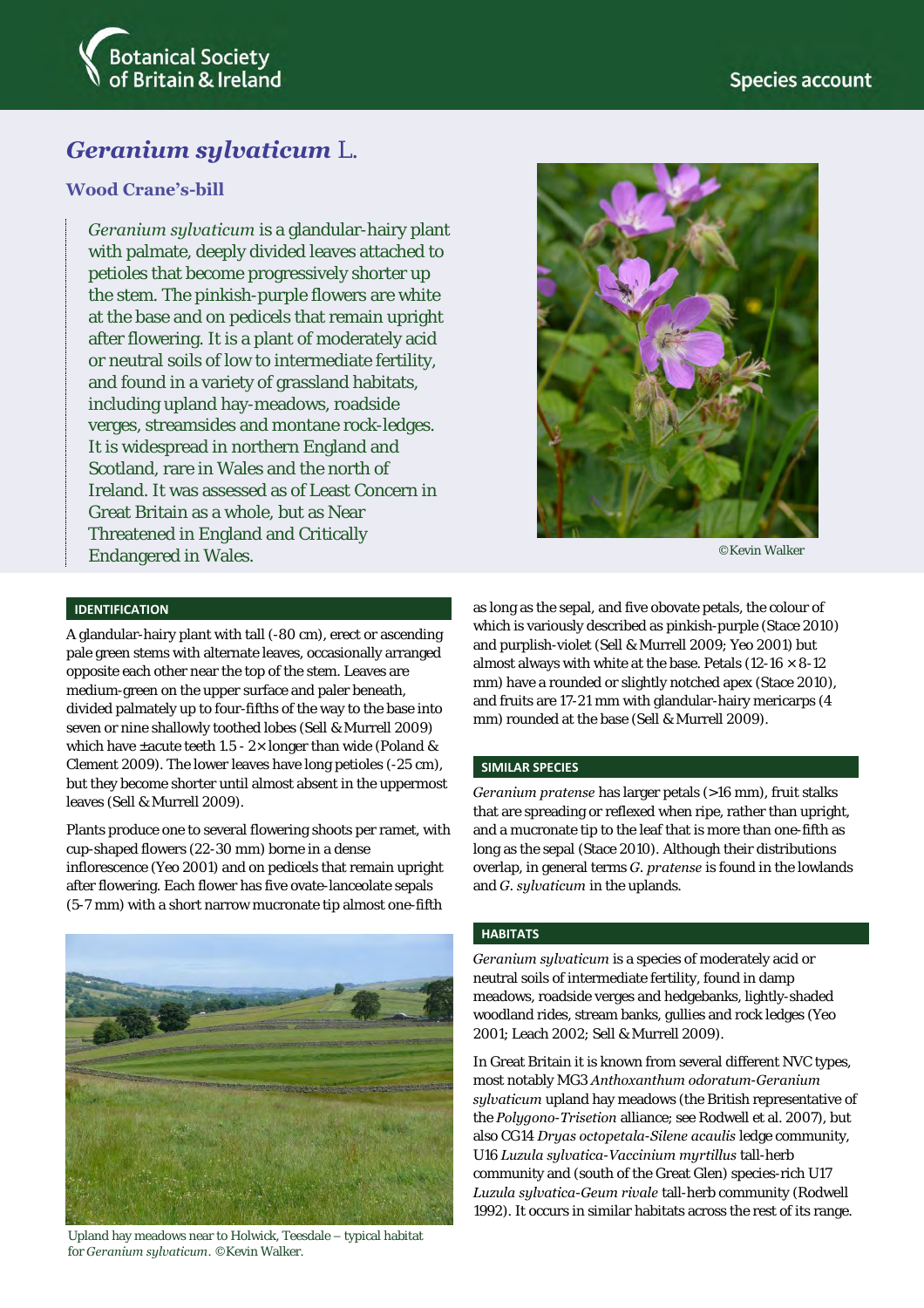## *Geranium sylvaticum* (L.)

### **BIOGEOGRAPHY**

*Geranium sylvaticum* is a Eurasian species with a distribution centred on regions with a montane or continental climate. It is common in the meadows and mountains of southern Europe above 300-400 m, and further north and east it occurs down to sea level (Yeo 2001). It reaches the southern limit of its range in northern Turkey, and its northern limit in Scandinavia.

In Great Britain it is widespread from central Yorkshire northwards to East Ross, with outlying populations in Monmouthshire, Pembrokeshire and Worcestershire. It is very local in central England, rare in Wales, where there are perhaps as few as 30 native plants (Dines 2008), and also in Ireland with the majority of recent records confined to the east Antrim coast. It is occasionally grown in gardens but rarely naturalised elsewhere (Sell & Murrell 2009).

### **ECOLOGY**

A perennial, self-compatible hemicryptophyte, found in a wide range of soil types, flowering from the end of May into July. *Geranium sylvaticum* produces hermaphrodite and female individuals (gynodioecious) although intermediate plants are often present within most populations. Female plants produce no functional anthers, whist hermaphrodite plants produce ten functional anthers, and intermediate (bisexual) plants have one to nine functional anthers per flower (Årgren & Willson 1994; Varga & Kytöviita 2014). Flowers are protandrous (presenting the pollen before the stigma becomes receptive) and are pollinated by a variety of insects including



#### Distribution of *Geranium sylvaticum* in Great Britain and Ireland.

#### bumblebees and syrphid flies.

Fruits (known as schizocarps) have two ovules and contain a maximum of five seeds which mature about three weeks after pollination. Seeds are expelled short distances (two to three metres) by the explosive break-up of the fruit as it dries out (Yeo 2001; Toivonen & Mutikainen 2012).

*Geranium sylvaticum* has a transient seed bank (Thompson et al. 1997) and develops ripe seeds at about the same time as hay is cut, resulting in seed fall and the potential for germination in gaps left by light disturbance following hay making practices. However, experiments in the application of green hay from an MG3 donor site in Cumbria failed to establish *G. sylvaticum* in a scarified sward at the receptor site despite the species being scattered throughout the donor sward (Kirkham et al. 2012)*.* Baskin & Baskin (2001) state that seeds of female and hermaphrodite *G. sylvaticum* plants usually germinate equally well but female plants can on occasion germinate less well than those of hermaphrodite plants. Asikainen & Mutikainen (2003) found that female plants produced more seed than hermaphrodite plants in a study of 23 populations in Finland, and furthermore that relative seed fitness between female and hermaphrodite plants was related to population sex ratio.

Individual *G. sylvaticum* plants can live for over 20 years (Klimešová & de Bello 2009), but only flower after 7-10 years (Salomonson et al. 1994) and so vegetative spread is an important means of reproduction. This is achieved via short, unbranched rhizomes (3–10 cm), with meristems on the rhizome giving rise to clonal offspring and the expansion of populations over time and under suitable field management (Klimeš & Klimešová 1999). Maron & Kauffman (2006) found that low levels of grazing in Norwegian mountain pastures increased rates of clonal reproduction, and Smith et al. (1996) also found that light grazing stimulated the abundance of *G. sylvaticum*, either by seed production or by vegetative growth, although some authors have reported that livestock tend to avoid eating plants because leaves accumulate unpalatable tannins (Hæggström 1990; Moen et al. 1996).

Whilst the dispersal of *G. sylvaticum* seeds over longer distances via endozoochory has been recorded (e.g. Ernst et al. 2013), previously mentioned traits (e.g. slow clonal spread, transient seed bank) strongly point to *G. sylvaticum* having restricted dispersal potential. Consequently, the maintenance of high quality habitat at the local scale through appropriate management for this species is paramount.

Pacha & Petit (2008) demonstrated that the extinction rate of *G. sylvaticum* in northern England was higher in low quality and isolated fields (see also Dupre & Ehrlen 2002) and a study in Germany also found that fragmented, edge of range populations were particularly susceptible to extinction due to poor dispersal potential and a predicted significant altitudinal retraction in the area suitable for *G. sylvaticum* (Ernst et al. 2013).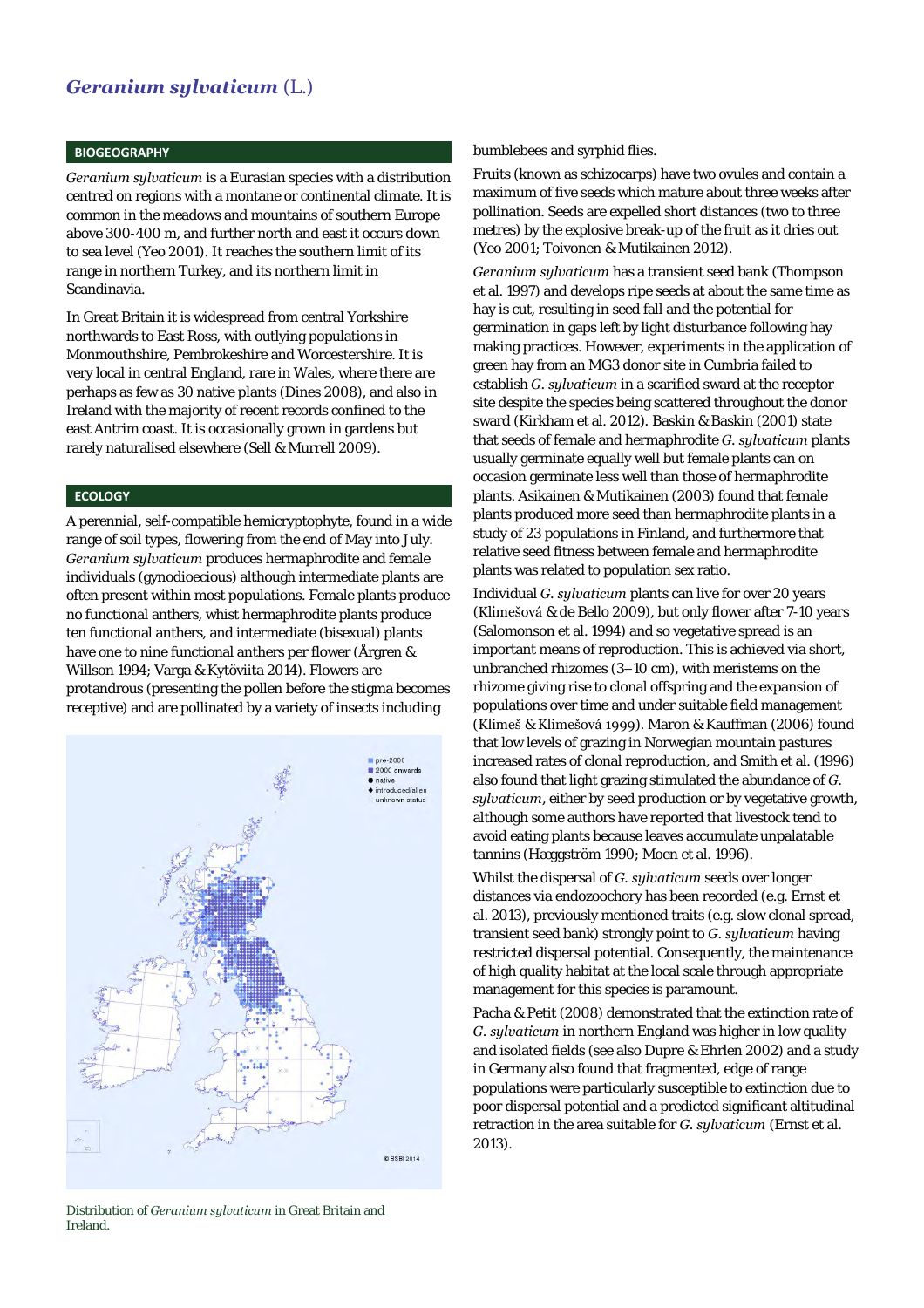## *Geranium sylvaticum* (L.)

#### **THREATS**

The main threats to extant populations of *G. sylvaticum* include ploughing and re-seeding, changes in farming practices from hay-making to silage production (Jefferson 2005; Bradshaw 2009), cessation of cutting or failure to remove arisings over prolonged periods of time, extended spring grazing (Pacha & Petit 2008), and changes to woodland management from coppice to high forest.

## **MANAGEMENT**

In general terms, hay meadow management should aim to restrict grazing to the spring and autumn months, with livestock 'shut up' from May onwards and hay cut in mid-July, although timing is weather-dependent and will inevitably differ between years. The occasional application of low levels of farmyard manure in the spring can help to produce a healthy crop without adversely affecting species diversity, and the occasional application of lime may also be desirable at some locations to maintain neutral soil pH conditions.

Roadside verge, hedgebank and woodland ride management should replicate the timing of cutting for hay meadow management described above, with cuttings removed whereever practicable. Pasture management should avoid both overstocking and high levels of grazing, but low levels of grazing are beneficial to *G. sylvaticum*.

### **REFERENCES**

Ågren, J. & Willson, M.F. 1994. Cost of seed production in the perennial herbs *Geranium maculatum* and *G. sylvaticum*: an experimental field study. *Oikos* 70: 35–42.

Asikainen, E. & Mutikainen, P. 2003. Female frequency and relative fitness of females and hermaphrodites in gynodioecious *Geranium sylvaticum*. *American Journal of Botany* 90:224-232.

Baskin, C.C. & Baskin, J.M. 2001. *Seeds: Ecology, Biogeography, and Evolution of Dormancy and Germination*. Academic Press, California.

- Bradshaw, M.E. 2009. The decline of Lady's-mantles (*Alchemilla vulgaris* L. agg.) and other hay meadow species in Northern England since the 1950s. *Watsonia* 27: 315-321.
- Dines, T. 2008. *A Vascular Plant Red Data List for Wales*. Plantlife International, Salisbury.
- Dupre, C. & Ehrlen, J. 2002. Habitat configuration, species traits and plant distributions. *Journal of Ecology* 90: 796– 805.

Ernst, A., Sauer, J., Wittig, R. & Nowak, C. 2013. Local genetic structure of a montane herb among isolated grassland patches: implications for the preservation of genetic diversity under climate change. *Population Ecology* 55: 417–431.

- Hæggström, C. 1990. The influence of sheep and cattle grazing on wooded meadows in Åland, SW Finland. *Acta Botanica Fennica* 141: 1–28.
- Jefferson, R.G. 2005. The conservation management of upland hay meadows in Britain: a review. *Grass and Forage Science* 60: 322–331.
- Kirkham, F.W., Bhogal, A., Chambers, B.J., Dunn, R.M. & Tallowin, J.R.B. 2012. Effects of spreading species-rich green hay on the botanical composition of an agriculturally improved hay meadow in northern England. *Grass and Forage Science* 68, 260–270.
- Klimeš, L. & Klimešová, J. 1999. CLO-PA2—a database of clonal plants in Central Europe. *Plant Ecology* 14: 9–19.
- Klimešová, J. & de Bello, F. 2009. CLO-PLA: the database of clonal and bud bank traits of Central European flora. *Journal of Vegetation Science* 20: 511–516.
- Leach, S.J. 2002. *Geranium sylvaticum.* In: C.D. Preston, D.A. Pearman & T.D. Dines (eds & comps) 2002. *New Atlas of the British and Irish Flora*, p.445. Oxford University Press, Oxford.
- Maron, J.L. & Kauffman, M.J. 2006. Habitat-specific impacts of multiple consumers on plant population dynamics. *Ecology* 87: 113–124.
- Moen, J., Gardfjell, H., Ericson, L. & Oksanen, L. 1996. Shoot survival under intense grazing for two broad-leaved herbs with different chemical defense systems. *Oikos* 75: 359– 364.
- Pacha, M.J. & Petit, S. 2008. The effect of landscape structure and habitat quality on the occurrence of Geranium sylvaticum in fragmented hay meadows. *Agriculture, Ecosystems and Environment* 123: 81–87.
- Poland, J. & Clement, E. 2009. *The Vegetative Key to the British Flora*. Botanical Society of the British Isles, London
- Rodwell, J.S. (ed.) 1992. *British Plant Communities. Volume 3. Grasslands and Montane Communities.* Cambridge University Press, Cambridge.
- Rodwell, J.S., Morgan, V., Jefferson, R.G. & Moss, D. 2007. *The European context of British lowland grasslands.* Joint Nature Conservation Committee (JNCC) Report No. 394. JNCC, Peterborough.
- Salomonson, A., Ohlson, M. & Ericson, L. 1994. Meristem activity and biomass production as response mechanisms in two forest herbs. *Oecologia* 100: 29–37.
- Sell, P. & Murrell, G. 2009. *Flora of Great Britain and Ireland, Volume 3: Mimosaceae – Lentibulariaceae*. Cambridge University Press, Cambridge.
- Smith, R.S., Buckingham, H., Bullard, M.J., Shiel, R.S. & Younger, A. 1996. The conservation management of mesotrophic (meadow) grassland in northern England. 1. Effects of grazing, cutting date and fertilizer on the